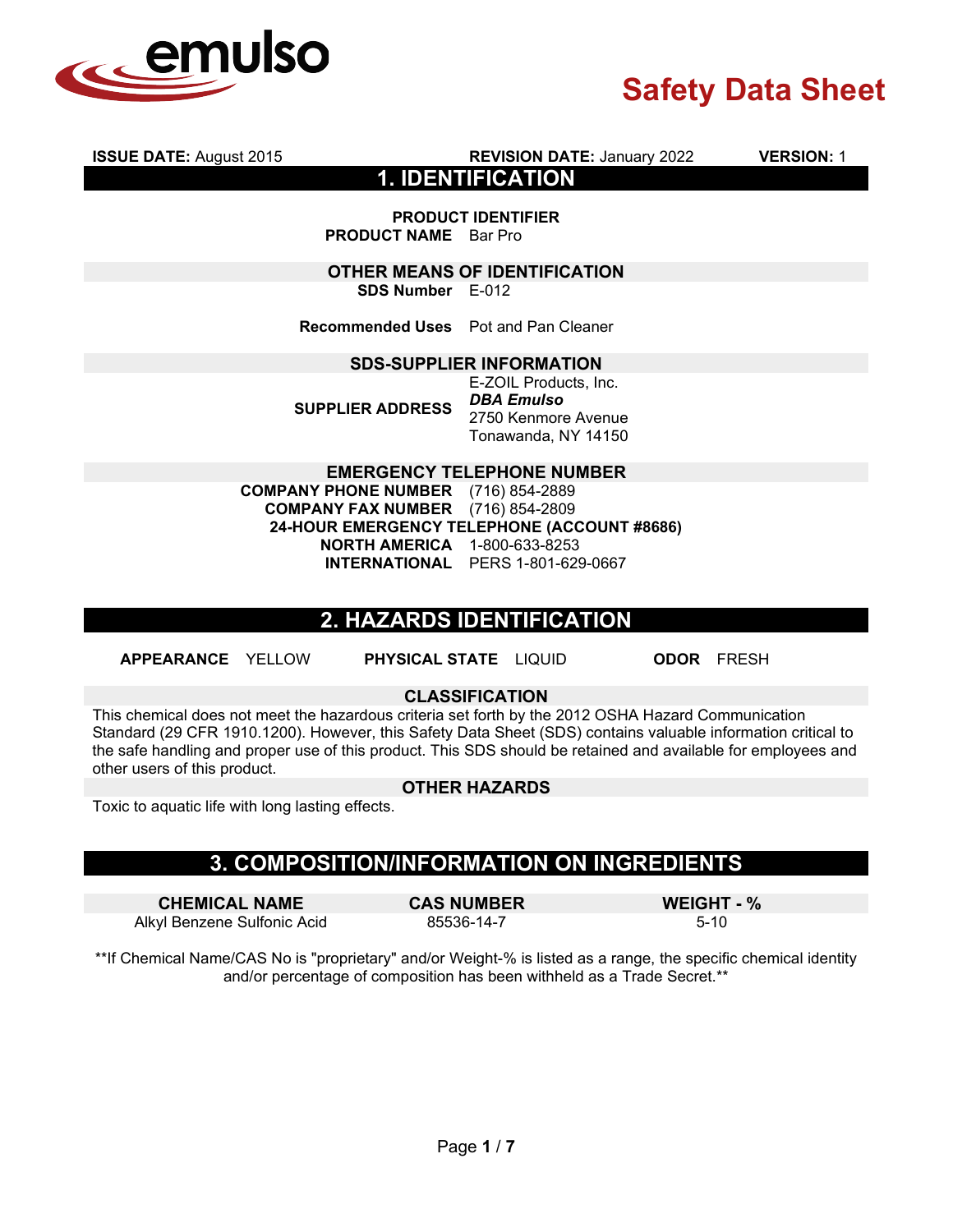

## **4. FIRST-AID MEASURES**

|                    | <b>DESCRIPTION OF FIRST AID MEASURES</b>                                                                                |
|--------------------|-------------------------------------------------------------------------------------------------------------------------|
|                    | <b>GENERAL ADVICE</b> Provide this SDS to medical personnel for treatment.                                              |
| <b>EYE CONTACT</b> | Rinse thoroughly with plenty of water for at least 15 minutes, lifting lower and<br>upper eyelids. Consult a physician. |
|                    | <b>SKIN CONTACT</b> Wash off immediately with plenty of water for at least 15 minutes.                                  |
|                    | <b>INHALATION</b> Remove to fresh air.                                                                                  |
|                    | <b>INGESTION</b> Clean mouth with water and drink afterwards plenty of water.                                           |
|                    | <b>POTENTIAL ACUTE HEALTH EFFECTS</b>                                                                                   |

*Most important symptoms and effects, both acute and delayed*

**SYMPTOMS** Not determined

*Indication of any immediate medical attention and special treatment needed* **NOTES TO PHYSICIAN** Treat symptomatically

## **5. FIRE-FIGHTING MEASURES**

| <b>SUITABLE EXTINGUISHING MEDIA</b>           | Use extinguishing measures that are appropriate to<br>local circumstances and the surrounding environment. |  |
|-----------------------------------------------|------------------------------------------------------------------------------------------------------------|--|
| UNSUITABLE EXTINGUISHING MEDIA                | None determined                                                                                            |  |
| <b>SPECIFIC HAZARDS ARISING FROM CHEMICAL</b> | Not determined                                                                                             |  |

#### **PROTECTIVE EQUIPMENT AND PRECAUTIONS FOR FIRE-FIGHTERS**

As in any fire, wear self-contained breathing apparatus pressure-demand, MSHA/ NIOSH (approved and equivalent) and full protective gear.

#### **6. ACCIDENTAL RELEASE MEASURES**

#### **PERSONAL PRECAUTIONS, PROTECTIVE EQUIPMENT AND EMERGENCY PROCEDURES**

**PERSONAL PRECAUTIONS** Use personal protective equipment as required. **ENVIRONMENTAL PRECAUTIONS** See Section 12 for additional Ecological Information.

#### **METHODS AND MATERIALS FOR CONTAMINATION AND CLEAN-UP**

**CONTAMINATION** Prevent further leakage or spillage is safe to do so. **CLEAN-UP** Keep in suitable, closed containers for disposal.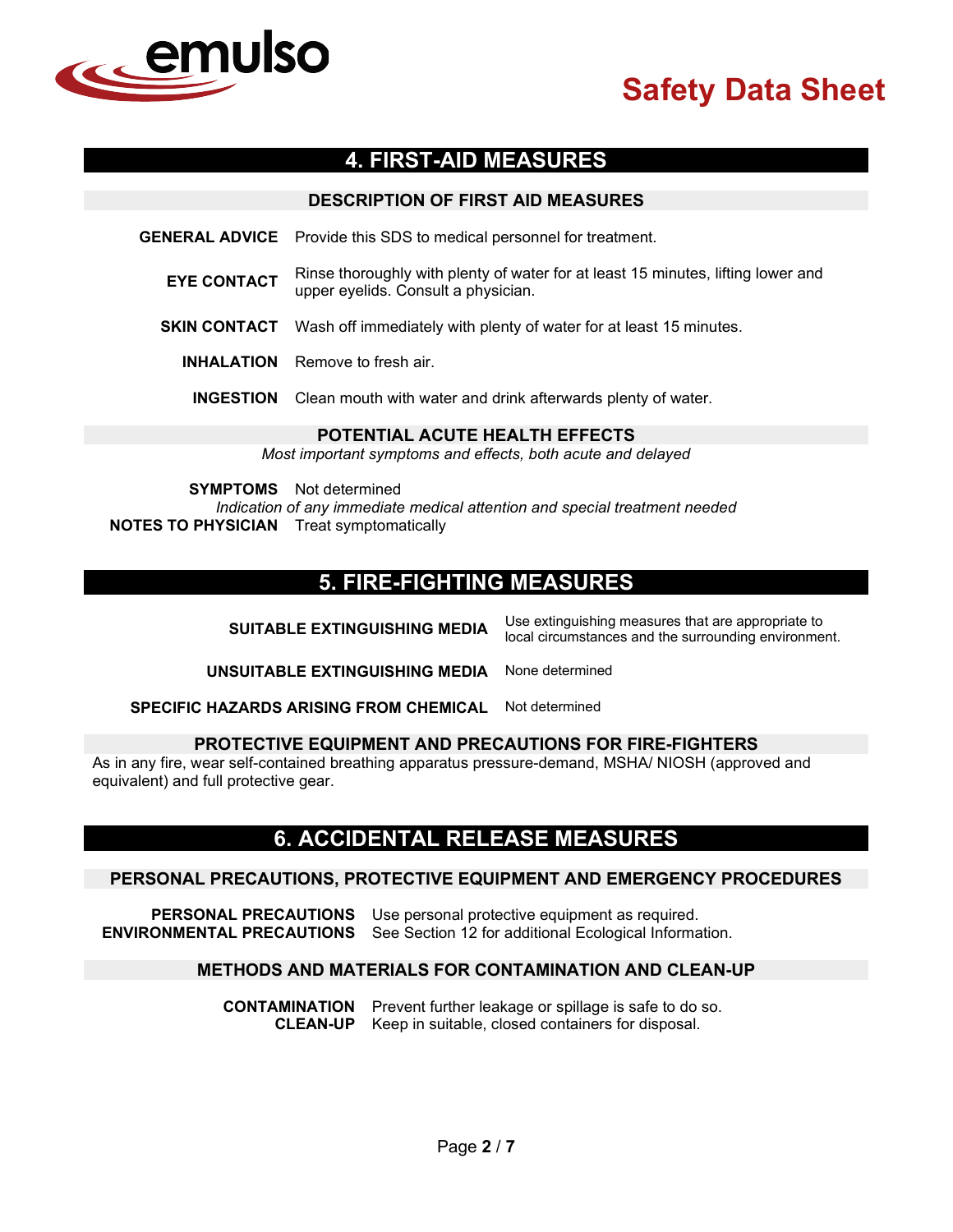

## **7. HANDLING AND STORAGE**

#### **PRECAUTIONS FOR SAFE HANDLING**

**ADVICE ON SAFE HANDLING** Handle in accordance with good industrial hygiene and safety practice.

#### **CONDITIONS FOR SAFE STORAGE (INCLUDING ANY INCOMPATIBILITIES)**

**STORAGE CONDITIONS** Keep containers tightly closed in a dry, cool, and well-ventilated place. **INCOMPATIBLE MATERIALS** None known based on information supplied.

## **8. EXPOSURE CONTROLS/PERSONAL PROTECTION**

#### **EXPOSURE GUIDELINES**

This product, as supplied, does not contain any hazardous materials with occupational exposure limits established by the region specific regulatory bodies.

**ENGINEERING CONTROLS** Ensure adequate ventilation, especially in confined areas.

#### **INDIVIDUAL PROTECTION MEASURES**

**EYE/FACE PROTECTION** Refer to 29 CFR 1910.133 for eye and face protection regulations.<br>**SKIN/BODY PROTECTION** Refer to 29 CFR 1910.138 for appropriate skin and body protection **SKIN/BODY PROTECTION** Refer to 29 CFR 1910.138 for appropriate skin and body protection.<br>**RESPIRATORY PROTECTION** Refer to 29 CFR 1910.134 for respiratory protection requirements. Refer to 29 CFR 1910.134 for respiratory protection requirements. **GENERAL HYGIENE** Handle in accordance with good industrial hygiene and safety practice.

## **9. PHYSICAL AND CHEMICAL PROPERTIES**

| <b>PHYSICAL STATE</b>               | Liquid               |
|-------------------------------------|----------------------|
| <b>APPERANCE</b>                    | <b>Yellow Liquid</b> |
| <b>COLOR</b>                        | Yellow               |
| ODOR                                | Fresh                |
| <b>ODOR THRESHOLD</b>               | Not determined       |
| рH                                  | 7.0                  |
| <b>MELTING POINT/FREEZING POINT</b> | Not determined       |
| <b>BOILING POINT/BOILING RANGE</b>  | Not determined       |
| <b>FLASH POINT</b>                  | Non-flammable        |
| <b>EVAPORATION RATE</b>             | Not determined       |
| <b>FLAMMABILITY (SOLID, GAS)</b>    | N/A                  |
| <b>UPPER FLAMMABILITY LIMITS</b>    | N/A                  |
| <b>LOWER FLAMMABILITY LIMITS</b>    | N/A                  |
| <b>VAPOR PRESSURE</b>               | Not determined       |
| <b>SPECIFIC GRAVITY</b>             | 1.0259               |
| <b>RELATIVE DENSITY</b>             | Not determined       |
| <b>WATER SOLUBILITY</b>             | Not determined       |
| <b>PARTITION COEFFICIENT</b>        | Not determined       |
| <b>N-OCTANOL/ WATER</b>             | Not determined       |
| <b>AUTO-IGNITION TEMPERATURE</b>    | Not determined       |
| <b>DECOMPOSITION TEMPERATURE</b>    | Not determined       |
| <b>VISCOSITY</b>                    | Not determined       |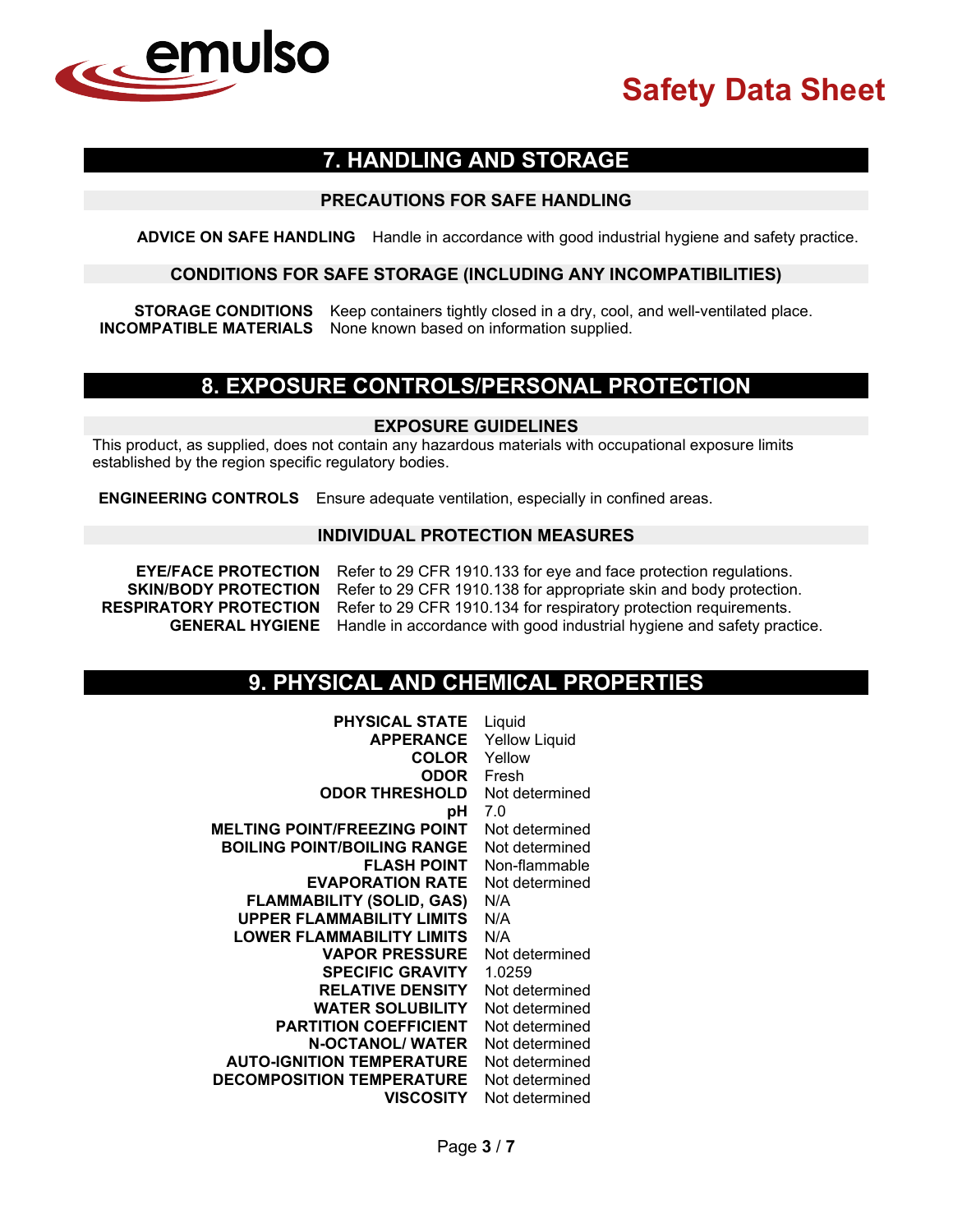

### **10. STABILITY AND REACTIVITY**

|                                                                           | <b>REACTIVITY</b> Not reactive under normal conditions                 |
|---------------------------------------------------------------------------|------------------------------------------------------------------------|
|                                                                           | <b>CHEMICAL STABILITY</b> Stable under recommended storage conditions  |
| POSSIBILITY OF HAZARDOUS REACTIONS None under normal processing           |                                                                        |
|                                                                           | <b>CONDITIONS TO AVOID</b> Keep out of reach of children               |
|                                                                           | <b>INCOMPATIBLE MATERIALS</b> None known based on information supplied |
| HAZARDOUS DECOMPOSITION PRODUCTS None known based on information supplied |                                                                        |

## **11. TOXICOLOGICAL INFORMATION**

*Information on likely routes of exposure.* **EYE CONTACT** Avoid contact with eyes. **SKIN CONTACT** Avoid contact with skin. **INHALATION** Do not inhale. **INGESTION** Do not ingest.

#### **COMPONENT INFORMATION**

| <b>CHEMICAL NAME</b>                      | <b>ORAL LD50</b>                          | <b>DERMAL LD50</b>   | <b>INHALATION LC50</b>            |
|-------------------------------------------|-------------------------------------------|----------------------|-----------------------------------|
| Alkyl Benzene Sulfonic Acid<br>85536-14-7 | $= 1219$ mg/kg (Rat)                      | --                   | --                                |
| Nonylphenol Ethoxylate<br>127087-87-0     | $= 1310$ mg/kg (Rat)                      |                      | --                                |
| Sodium Chloride<br>7647-14-5              | $=$ 3 g/kg (Rat)                          | $> 10$ g/kg (Rabbit) | $> 42$ g/m <sup>3</sup> (Rat) 1 h |
| Tetrasodium EDTA<br>64-02-8               | $= 1658$ mg/kg (Rat) =<br>10 $g/kg$ (Rat) | --                   | --                                |

#### **SYMPTOMS** Please see section 4 of this SDS for symptoms.

**CARCINOGENICITY** This product does not contain any carcinogens or potential carcinogens as listed by OSHA, IARC, or NTP.

**NUMERICAL MEASURES OF TOXICITY** Not determined.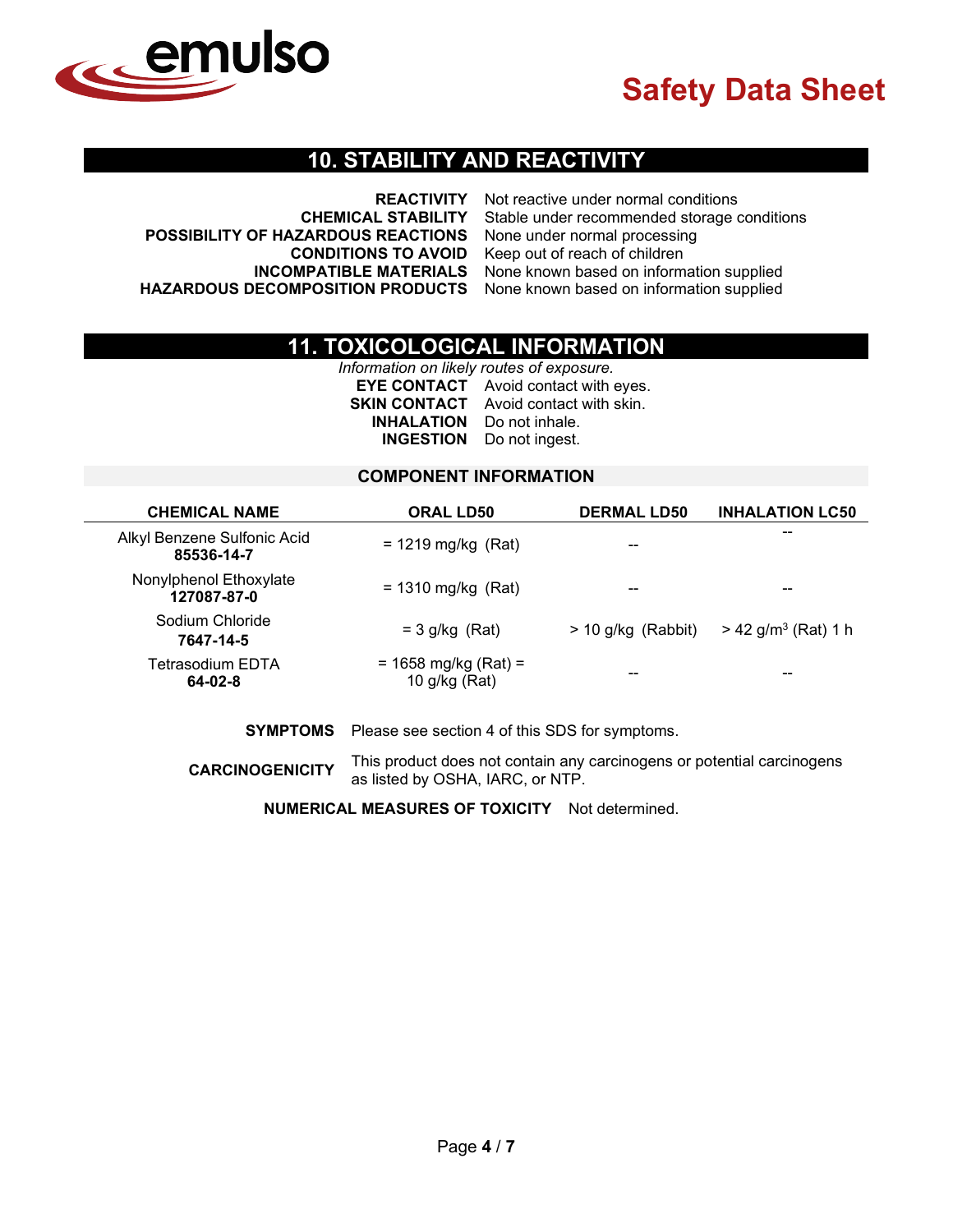

L,

## **12. ECOLOGICAL INFORMATION**

|                                                                                                                                                                                 | <b>ECOTOXICITY</b>                                  | An environmental hazard cannot be excluded in<br>the event of unprofessional handling or disposal.                                                                                                                                                                                                                                                                      |                                                                                                      |  |
|---------------------------------------------------------------------------------------------------------------------------------------------------------------------------------|-----------------------------------------------------|-------------------------------------------------------------------------------------------------------------------------------------------------------------------------------------------------------------------------------------------------------------------------------------------------------------------------------------------------------------------------|------------------------------------------------------------------------------------------------------|--|
| <b>CHEMICAL NAME</b>                                                                                                                                                            | <b>ALGAE/</b><br><b>AQUATIC</b><br><b>PLANTS</b>    | <b>FISH</b>                                                                                                                                                                                                                                                                                                                                                             | <b>CRUSTACEA</b>                                                                                     |  |
| Alkyl Benzene Sulfonic Acid<br>85536-14-7                                                                                                                                       | 36:72h<br>Desmodesmus<br>subspicatus<br>mg/L EC50   | 5.6: 96 h Cyprinus carpiomg/L<br>LC50 flow-through                                                                                                                                                                                                                                                                                                                      | 5.2: 48 h Daphnia<br>magnamg/L<br><b>EC50</b>                                                        |  |
| Sodium Chloride<br>7647-14-5                                                                                                                                                    |                                                     | 5560 - 6080: 96 h Lepomis macrochirus<br>mg/L LC50 flow-through 12946: 96 h<br>Lepomis macrochirus mg/L LC50 static<br>6020 - 7070: 96 h Pimephales promelas<br>mg/LLC50 static 7050: 96 h Pimephales<br>promelas mg/L LC50 semi-static 6420 -<br>6700: 96 h Pimephales promelas mg/L<br>LC50 static 4747 - 7824: 96 h<br>Oncorhynchus mykiss mg/LLC50 flow-<br>through | 1000: 48 h<br>Daphnia magna<br>mg/L EC50 340.7<br>- 469.2: 48 h<br>Daphnia magna<br>mg/L EC50 Static |  |
| <b>Tetrasodium EDTA</b><br>64-02-8                                                                                                                                              | 1.01:72h<br>Desmodesmus<br>subspicatus<br>mg/L EC50 | 41: 96 h Lepomis macrochirus mg/L<br>LC50 static 59.8: 96 h Pimephales<br>promelas mg/L LC50 static                                                                                                                                                                                                                                                                     | 610: 24 h<br>Daphnia magna<br>mg/L EC50                                                              |  |
| PERSISTENCE AND DEGRADABILITY<br><b>BIOACCUMULATION</b><br><b>MOBILITY</b><br><b>CHEMICAL NAME</b><br>Alkyl Benzene Sulfonic Acid<br>85536-14-7<br><b>OTHER ADVERSE EFFECTS</b> |                                                     | Not determined<br>Not determined<br>Not determined<br><b>PARTITION COEFFICIENT</b><br>$\overline{2}$<br>Not determined                                                                                                                                                                                                                                                  |                                                                                                      |  |
|                                                                                                                                                                                 |                                                     |                                                                                                                                                                                                                                                                                                                                                                         |                                                                                                      |  |

## **13. DISPOSAL CONSIDERATIONS**

#### **WASTE TREATMENT METHODS**

| <b>WASTE DISPOSAL</b>         | Disposal should be in accordance with applicable   |
|-------------------------------|----------------------------------------------------|
|                               | regional, national and local laws and regulations. |
| <b>CONTAMINATED PACKAGING</b> | Disposal should be in accordance with applicable   |
|                               | regional, national and local laws and regulations. |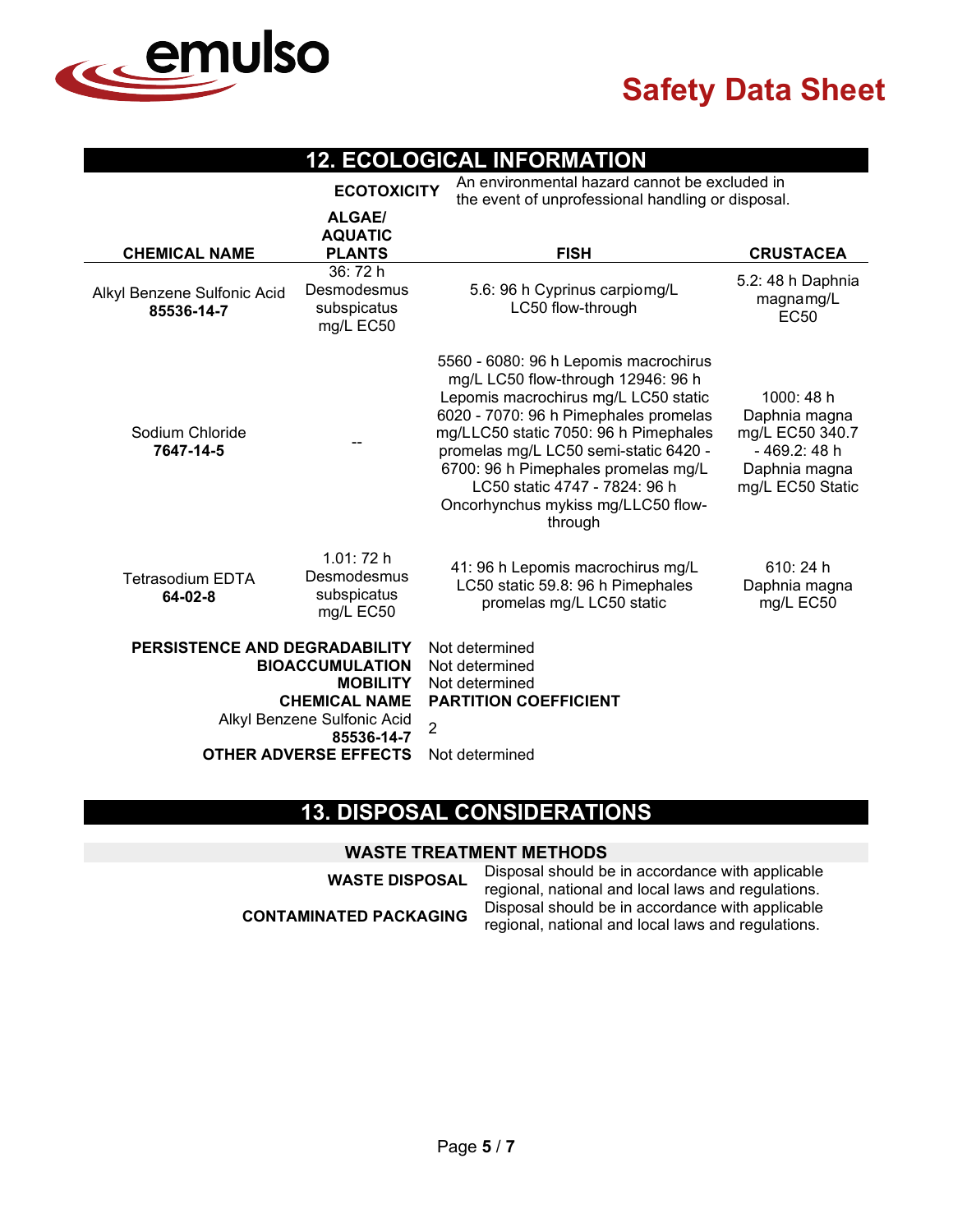

## **14. TRANSPORT INFORMATION**

*See current shipping paper for current shipping information including exemptions and special circumstances*

**DOT** Not regulated

**IATA** Not regulated

**IMDG**

**MARINE POLLUTANT** This material may meet the definition of a marine pollutant

## **15. REGULATORY INFORMATION**

#### **INTERNATIONAL INVENTORIES**

#### **LEGEND**

|                 | <b>TSCA</b> United States Toxic Substances Control Act Section 8(B) Inventory    |
|-----------------|----------------------------------------------------------------------------------|
| <b>DSL/NDSL</b> | Canadian Domestic Substances List/Non-Domestic Substances List                   |
|                 | <b>EINECS/ELINCS</b> European Inventory of Existing/Notified Chemical Substances |
| ENCS            | Japan Existing and New Chemical Substances                                       |
|                 | <b>IECSC</b> China Inventory of Existing Chemical Substances                     |
|                 | <b>KECL</b> Korean Existing and Evaluated Chemical Substances                    |
|                 | <b>PICCS</b> Philippines Inventory of Chemicals and Chemical Substances          |
|                 |                                                                                  |

| CHEMICAL NAME: ALKYL BENZENE SULFONIC ACID |            |  |                               |  |  |  |         |              |             |
|--------------------------------------------|------------|--|-------------------------------|--|--|--|---------|--------------|-------------|
| <b>TSCA</b>                                | <b>DSL</b> |  | NDSL EINECS ELINCS ENCS IECSC |  |  |  | KECL    | <b>PICCS</b> | <b>AICS</b> |
| Present                                    |            |  | Present                       |  |  |  | Present |              |             |

## **U.S. FEDERAL REGULATIONS**

- **CERCLA** This material, as supplied, does not contain any substances regulated as hazardous substances under the Comprehensive Environmental Response Compensation and Liability Act (CERCLA) (40 CFR 302) or the Superfund Amendments and Reauthorization Act (SARA) (40 CFR 355).
- **SARA 313** Section 313 of Title III of the Superfund Amendments and Reauthorization Act of 1986 (SARA). This product does not contain any chemicals which are subject to the reporting requirements of the Act and Title 40 of the Code of Federal Regulations, Part 372.

**CLEAN WATER ACT (CWA)** This product does not contain any substances regulated as pollutants pursuant to the Clean Water Act (40 CFR 122.21 and 40 CFR 122.42).

## **U.S. STATE REGULATIONS**

| <b>CALIFORNIA PROPOSITION 65</b>            | This product does not contain any Proposition 65<br>chemicals.                                             |
|---------------------------------------------|------------------------------------------------------------------------------------------------------------|
| <b>U.S. STATE RIGHT-TO-KNOW REGULATIONS</b> | This product does not contain any substances regulated<br>under applicable state right-to-know regulations |